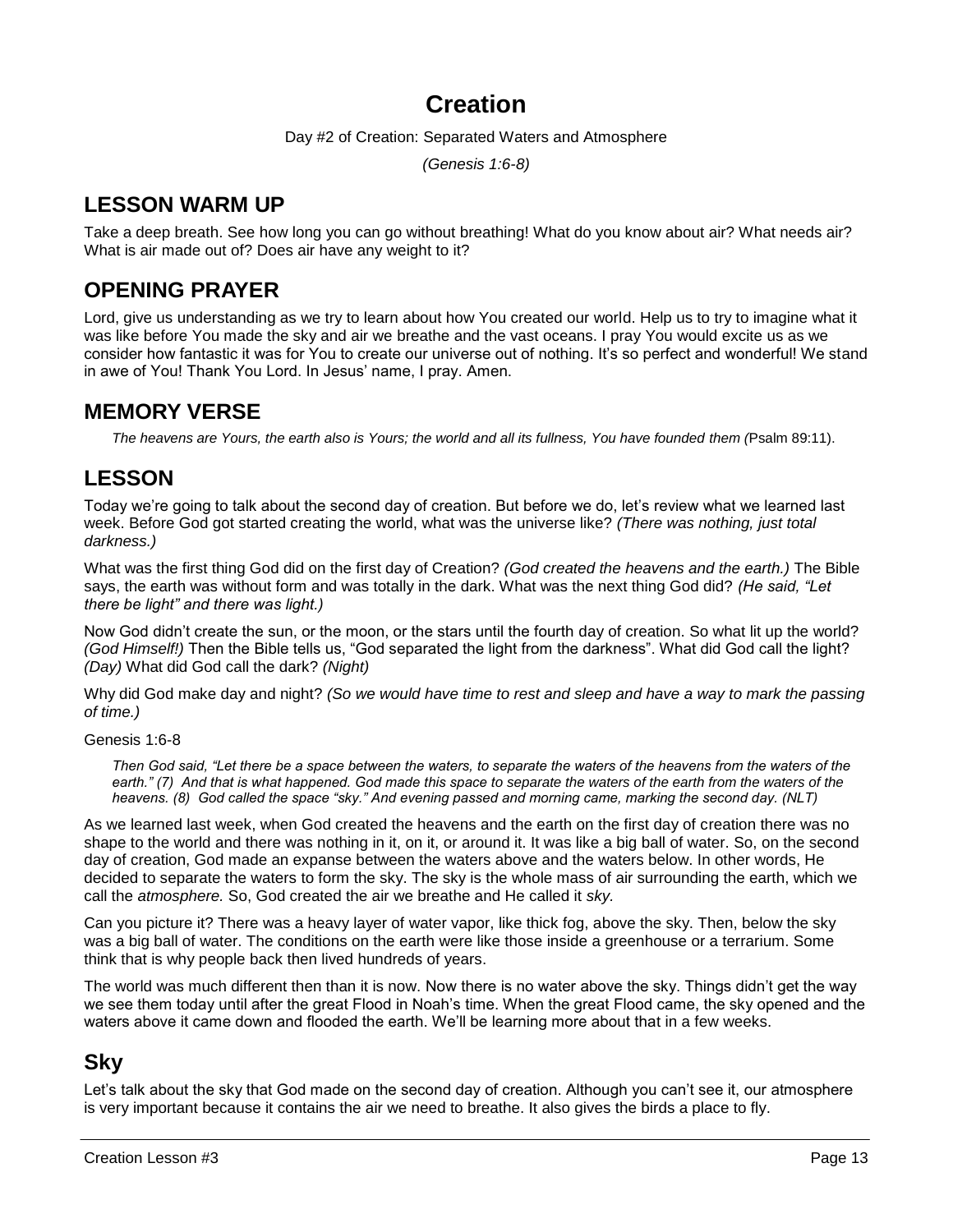Air exists several miles above the earth. Gravity is what keeps the air "attached" to earth.

If earth was the size of an egg then our atmosphere would be only as thick as an egg shell. But, even as thin as it is, without our atmosphere, there would be no life on earth.

#### *Air Pressure*

Air is matter. It takes up space and it has weight. Scientists call the weight of air, "air pressure."

It may seem that the air is weightless, but actually air is pushing down on us from all directions all the time. The air in this room is several hundred pounds! We can't see it because air is invisible and we can't feel it even though the air pressure is always pushing on us from all sides at about 15 pounds of pressure per inch.

Why aren't our bodies crushed by the ever-present air pressure? Because we breath air, our bodies push back with pressure at an equal force so we don't get crushed.

Hot air rises and cool air sinks. As air warms it gets lighter and rises, it creates a low-pressure area. The air gets gradually thinner as you go up in altitude. That means when you go up in altitude there is much less air pressing on you.

Normally we don't feel any of this unless the pressure changes suddenly. Have you ever had your ears pop when you go up in an airplane or while you are driving up a mountain in a car? Your ears pop because your body is reacting to the pressure change.

#### *Barometers*

There's lots of air surrounding our planet and it is held in place by gravity. The "pushing down" creates pressure. Scientist measure that pressure with a tool called a barometer. Weather men use barometers to study the air pressure so they can predict the weather. When the air pressure is low, it generally means bad weather with storms and precipitation. When the air pressure is high, it generally means good weather with clear skies. If air had no weight, then the wind could have no force and barometers would read zero pressure.

#### *What is air made of?*

The air is made up of several different gases: nitrogen, oxygen and carbon dioxide. These are in just the right amounts. If there were a lot more oxygen, then a single spark could set the whole world on fire. If there were a lot more nitrogen, we would suffocate. Carbon dioxide is essential for plants to live, but is deadly to humans in large amounts. God put just the right amount of carbon dioxide in the atmosphere for the plants, but not so much that it kills off humans.

By comparison, the atmosphere on Mars is 95% carbon dioxide. This is one reason why people could not live on Mars without special breathing equipment.

In fact, there is no other planet that has an atmosphere that is right for people or plants to live in! If you go to the moon, you'd have to wear a space suit and an oxygen mask to stay alive. You'd also have to wear heavy shoes with weights in them to be able to walk around; otherwise you'd just float around like a helium balloon. But God created the perfect place for us to live.

# **Water**

Now let's talk about the water God provided for us. Did you know that the human body is made up of mostly water? The human body is 65 percent water, and it takes an average of eight to ten cups to replenish the water our bodies lose each day.

The water in our blood is very important. First of all, it carries all the vitamins and minerals from the food we eat to the rest of our body. Water also flushes our bodies of waste products, like carbon dioxide. It also helps to regulate our temperature. When we sweat, it helps to cool us down.

Water can be found in 3 states: liquid, ice and steam.

[Teacher, demonstrate these 3 states by filling a water bottle ½ way with hot water and placing an ice cube on top. That will produce steam in the upper part of the bottle.]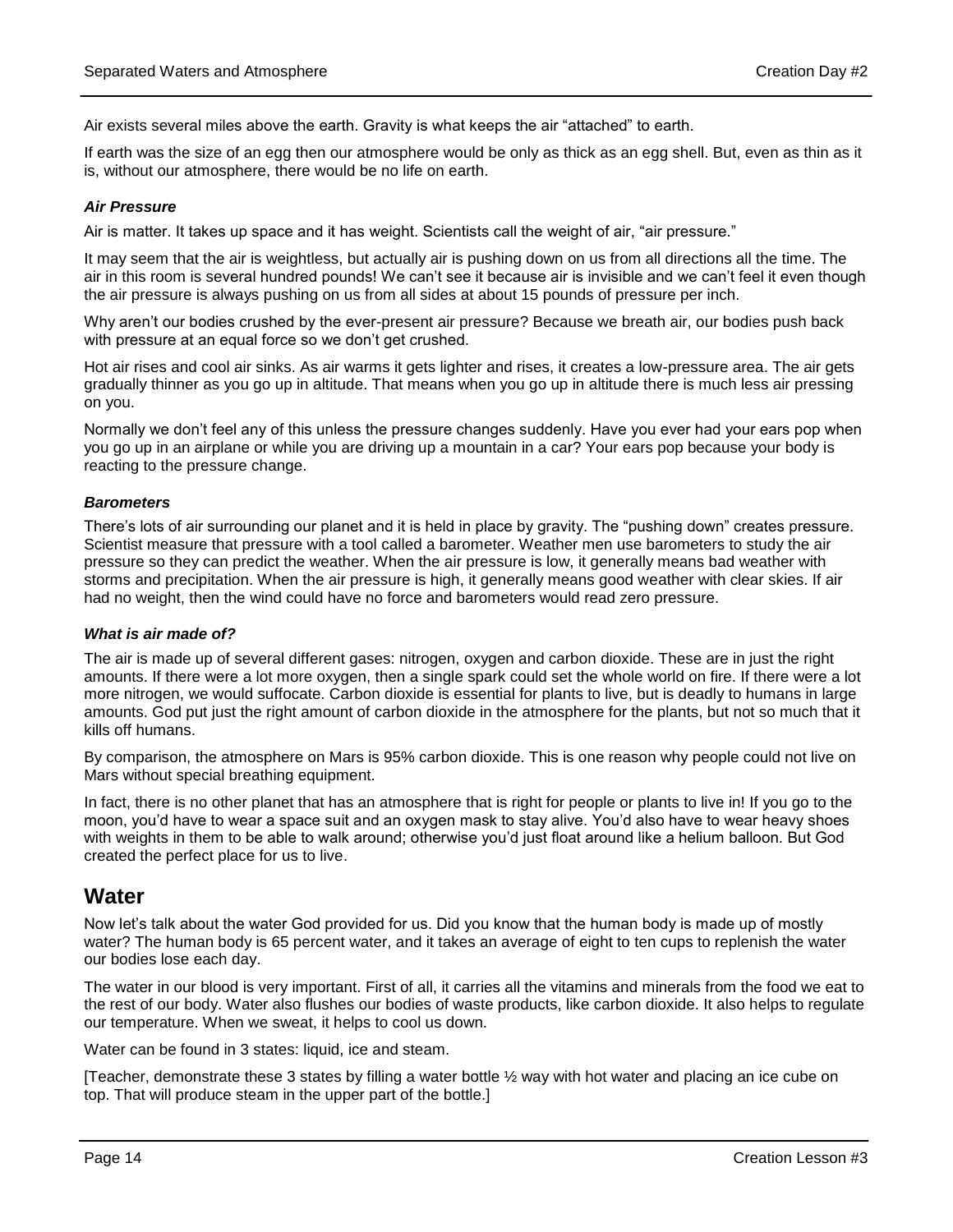Did you know that the earth is the only place in the universe known to have liquid water? The earth is covered 70% by water. And, even though only about 1% of the world's water is ready to drink, it is enough for all the people in the world. (97% is too salty and 2% is ice.)

#### *Ice Floats*

When water freezes the molecules expand and trap air in between them. That is why ice floats. God cleverly designed ice to float so that lakes and oceans would freeze from the top down. That way the fish can continue to live underneath the ice. If the oceans and lakes all froze from the bottom up, every living thing in the water would freeze to death.

# **Wrapping up**

Do you think making the sky and dividing the waters was the best thing for the Lord to do on Day #2? What would happen if there were waters everywhere? Or, what would it be like to have no water or rain, or lakes or streams?

God took great care in making our world a perfect place for us to live because He loves us so much. The word of God tells us that He did all this to bring Himself glory and to bring us pleasure.

Next week we're going to learn about how God created dry land and planted trees and other vegetation.

But so far we've learned that on the first day God created the heavens and the earth, light and time. Then on the second day of creation, God separated the waters and created the atmosphere we call the sky. (Review today's verse.)

# **Closing Prayer**

Lord, thank You for creating the perfect atmosphere for us to live in. We think You are wonderful to make us a world that is just right for us to live. In Jesus' name, I pray. Amen.

# **LEARNING CENTERS**

# **Imagination Station**

(Craft Center)

## *Make Pictures of the Sky*

Use blue construction paper and cotton ball clouds. Remind the children that on the second day of creation God had not yet made the sun or birds. Talk about the properties of the air we breathe and how God made it just right for people to breath and plants and trees to grow in.

# **Fun House**

(Game Center)

## *Match the Day*

Prepare flash cards for numerals one through seven. Arrange the creation visuals prepared in Lesson One out of sequence and hold up one of the numeral flash cards. A child may take the card and hold it up to the corresponding creation visual. Continue with the same procedure. For variety, a child may be "teacher."

This would make a good pre-session, quiet activity to be used by an individual child or small group (as a game) in placing the correct numeral card on the corresponding creation visual. Also, several sets could be made from magazine pictures. Make a collage out of pictures of things that were created on each day of creation. For example, make a land and sea collage or a bird and fish collage and a man and beast collage and so forth. Have children compete to see who matches all the number flash cards to the pictures first.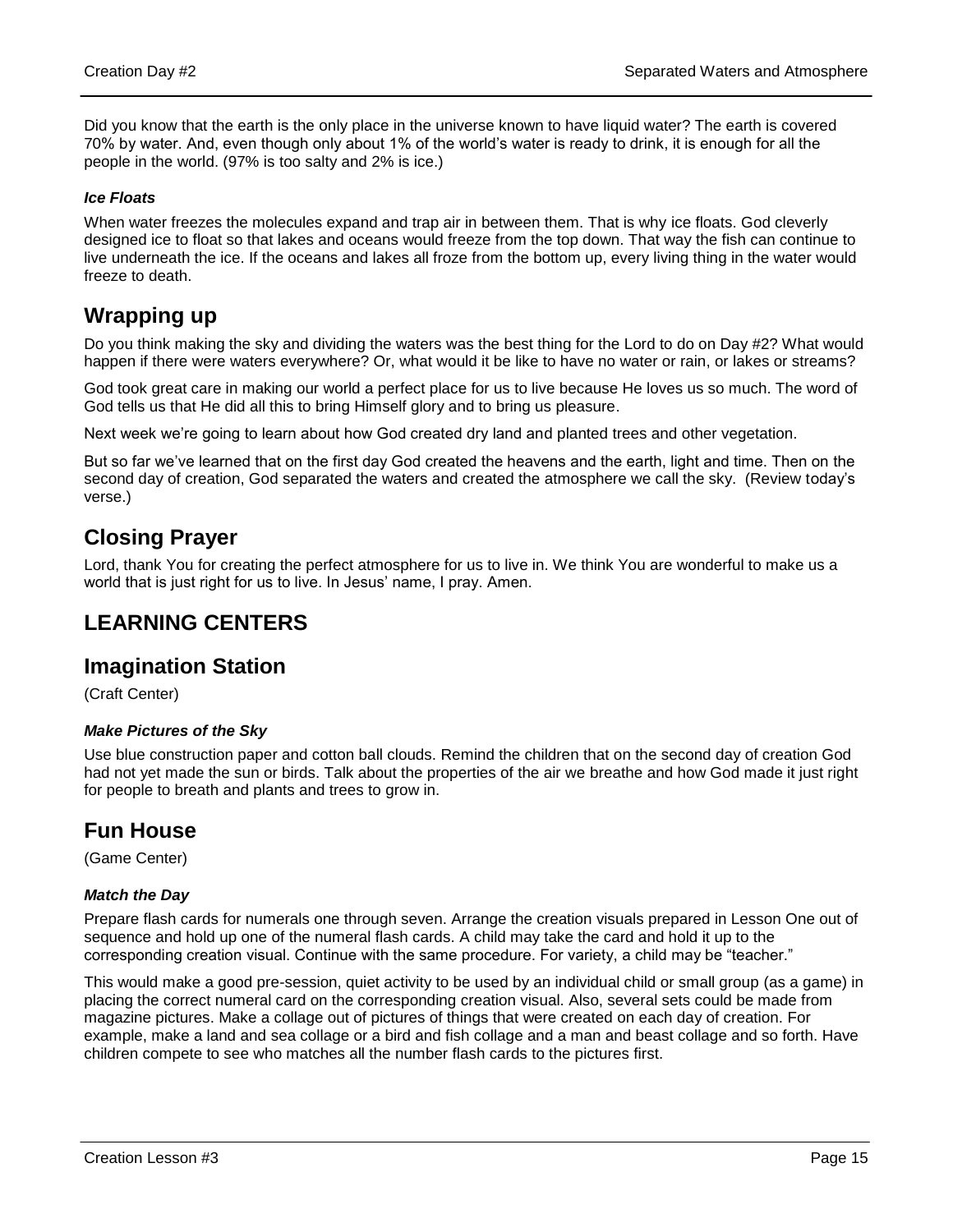# **God's Weird and Wonderful World**

(Science Center)

Choose one of the following science activities:

### *1. Discover How Life was on Earth Before the Flood*

An effective way to communicate that there were differences before the flood is to draw a picture of our planet on a black board and ask the children about characteristics of our planet, earth. This is a good way to bring them into the discussion.

#### *Key Points*

- There was no rain before the flood (Genesis 2:5).
- Earth was watered by a mist (Genesis 2:6).
- People had longer life spans (Genesis 5).
- Plants and animals grew larger.
- Theory of the vapor canopy is one possible idea to explain the above.

#### *Teacher Background Information*

The theory of the vapor canopy is based on Genesis 7:11, where it states that the windows of heaven were opened. Also, in Genesis 1, God divided the waters that were on the earth from the waters that He placed above the earth--He put an atmosphere in between the two. This means that there were waters above our atmosphere that are not there today. These were not clouds because clouds would have produced rain. If the water was in a vapor state and formed a canopy, then there would be a warm tropical temperature extending over all the earth. That would account for the larger plants and animals and longer life span. (Refer to www.ChristianAnswers.net for more detail.)

"And, incidentally, the declining life-span after the Flood seems to fit in perfectly with our concept of the dissipation of the earth's protective blanket during the Flood. Perhaps the most important effect of the canopy was the shielding action provided against the intense radiation impinging upon the earth from space. Short wavelength radiation, as well as bombardment of elementary particles of all kinds, is known to have damaging effects- both somatic and genetic effects--on organisms and this is generally true for all types of radiation." (The Genesis Flood, John C. Whitcomb and Henry M. Morris, pg. 399)

Teach the children about the unique features of water. Begin by introducing the three states of water, (water, ice and water vapor or steam). Few other substances are ever naturally found in more than two states. Explain that one drop of water is made up of billions of molecules. Molecules are small parts that we can't see without a powerful microscope. If you are working with small children, have them act out the concept, in a group of how ice molecules move very slowly and are very close together, water molecules move a little further apart and faster and vapor moves even faster and moves farther apart.

Water's molecular makeup seems to explain some of its rather strange properties. Going by other similar compounds, water should be a gas at room temperature. Water's boiling point is far higher than that of any similar compound. Water expands, rather than contracts as it freezes. That is why ice floats. Have the children explain what problems there would be if the oceans and lakes all froze from the bottom up.

## *2. Demonstrate Water Molecules*

To reinforce the idea of water molecules, measure one half cup of water and a half a cup of rubbing alcohol and pour into a measuring cup. One would think that the water and alcohol would be equal to one cup but because of the spaces in the molecules, even though we can't see them, it does not equal one cup. When the two liquids are mixed, molecules of water get into the spaces between the alcohol molecules, and the alcohol molecules get into the spaces between the water molecules.

When molecules get close enough, in a liquid for instance, they attract, or pull, one another strongly. At the surface of the liquid the pull downward and sideways creates a condition called surface tension. The surface acts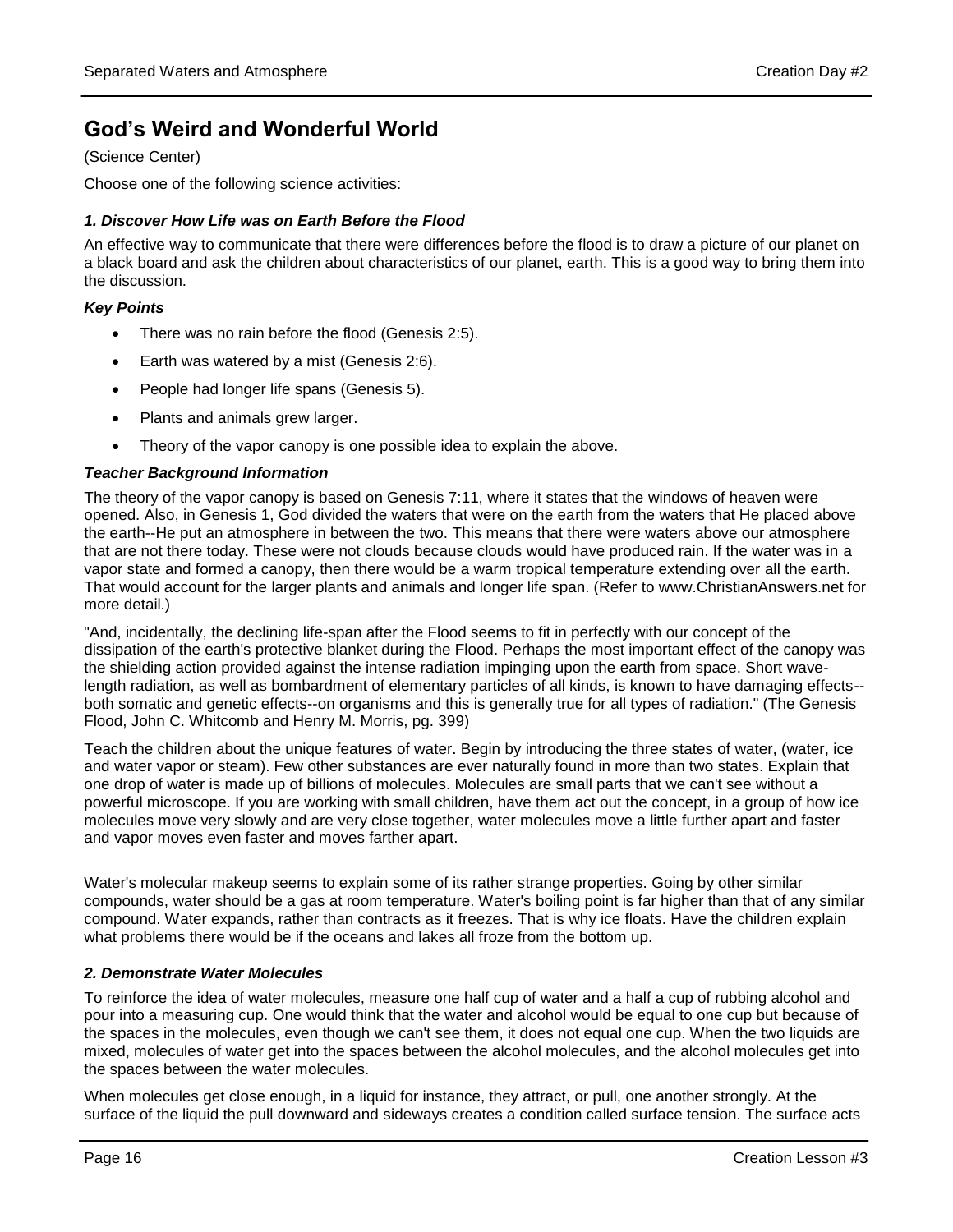like a tough, elastic skin. Water molecules are attracted to each other more strongly than many other things. Have small groups of children gather around bowls of water. Give one of the children a pepper shaker and a toothpick with the tip dipped in oil. Have them shake the pepper onto the surface of the water and then touch the surface of the water in the center with the toothpick. This will break the surface tension. Let each child have a turn at repeating the process.

#### *3. Demonstrate the Weight of Air or Air Pressure*

#### *Materials*

- Glass of water
- Paper plate or index card
- Hot plate
- Empty pop cans
- Pot holder or tongs
- Tray of cool water

The air above us exerts an average pressure of 2,100 pounds upon each square foot of surface, or about fifteen pounds per square inch. If air had no weight, then the wind could have no force and barometers would read zero pressure. The following describes two methods to demonstrate air pressure or the weight of air:

- 1. **Magic Water Glass Trick**. Fill a glass one third with water. Cover the mouth with an index card and invert (holding the card in place) over a sink. Remove your hand from the card. Voila! The card stays in place because air is heavier than water, and the card experiences about 15 pounds of force pushing upward by the air and only about one pound of force pushing downward from the water - hence the card stays in place. **Note**: You must take care that the paper maintains a good seal, and do not tilt the glass. Practice this over the sink.
- 2. **Squished Soda Can**. Heat an empty soda can (large beer cans actually will work better if you have one) in a skillet with a few tablespoons of water in the can over a hot stove. Have a shallow dish with about  $\mathcal{U}$ inch of ice water handy (enough water to make a seal with the top of the can). When the can emits steam, grab the can with tongs and quickly invert it into the dish. CRACK! The air in the can was heated, and things that are hot tend to expand. When you cool it quickly by taking it off the stove onto a cold plate, the air cools down and shrinks, creating a lower pressure inside. Since the surrounding air outside of the can is now higher, it pushes on all sides of the can and crushes it.

#### *Scientific Explanation*

It may seem that the air is entirely weightless. However, each cubic foot of air actually weighs about one-tenth of a pound. The air in a typical room thus adds up to several hundred pounds.

Air exists for several miles above the earth, gradually thinning with altitude. Gravity attraction keeps the air "attached" to earth. It is the weight of this air layer that results in atmospheric pressure on the earth. The pressure exists in all directions; hence it pushes upward on the card under the glass as well as against the sides of the pop cans in the demonstrations.

Why aren't our bodies crushed by the ever-present air pressure? We are not affected because we are an "open system." By breathing air, we maintain largely the same pressure inside as outside our bodies. If we dive deeply into water, we quickly feel additional pressure from the weight of the water above us.

#### *4. Demonstrate How Air Pressure Can Be Used to Produce a Spraying Fountain*

#### *Materials*

- 1 16-penny sized nail
- 2 straws
- Hammer
- Modeling clay
- Adult helper
- Green food coloring
- Ruler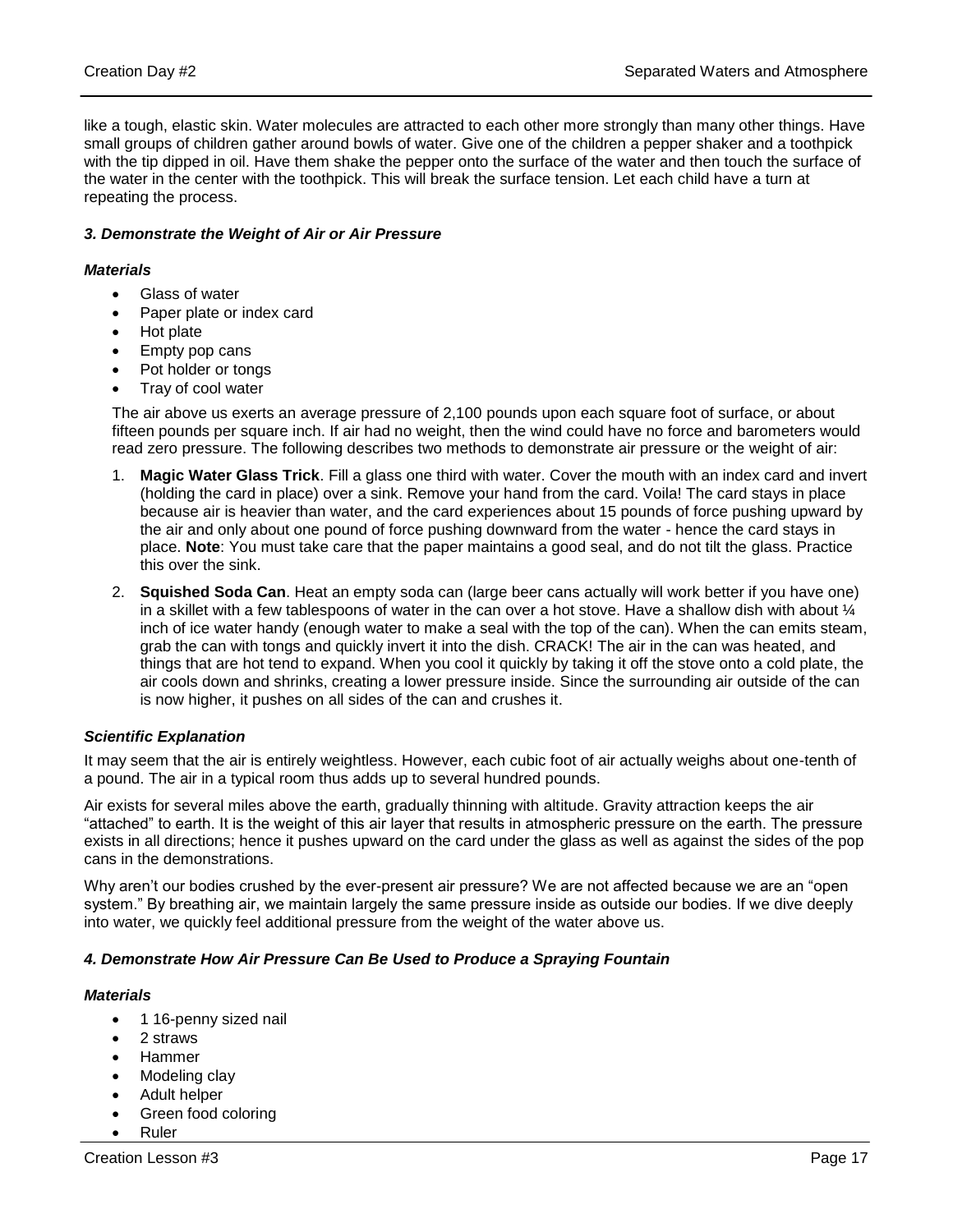- Baking dish
- 2 pint jars, one with a lid

## *Procedure*

- Ask an adult to use the hammer and nail to make two holes in the lid.
- Push one straw through a hole so that two inches extends above the lid.
- Push another straw through the other hole so two inches extend below the lid.
- Use small pieces of modeling clay to seal the opening between the straws and the lid.
- Fill one jar half full with water and screw on the lid.
- Fill the second jar with water and add enough food coloring to turn it dark green.
- Set the jar of colored water in a baking dish.
- Turn the jar with the straws through the lid upside down with the shortest straw beneath the colored water in the jar.
- Observe the ends of the two straws.

## *Results*

Colored water rises and sprays out of straw A inside the closed jar. Water from the closed jar runs out of straw B and into the open baking dish.

## *Why?*

Gravity (the downward pull toward the center of earth) pulls the water out of the closed jar and down through straw B. As the water leaves, the air in the jar spreads out, and the air pressure inside the closed jar is reduced. The air pressure outside the closed jar is now greater than the air pressure inside the jar. The air pushing down on the colored water forces the water up and out of straw A. The result is a spraying fountain inside the closed jar.

## *5. Demonstrate an Erupting Volcano*

**Purpose**: To simulate a volcanic eruption.

## *Materials*

- Frozen orange juice container
- 1/4 cup baking soda
- Large cookie sheet
- 1 cup water
- Sand
- 3/4 cup white vinegar
- 1/2 cup dish soap
- 8 drops red food coloring



#### *Procedure*

- 1. Put dish soap, baking soda, and red food coloring in the orange juice container.
- 2. Shape moist sand around the container to form a volcano. Do not cover the container's mouth or get sand inside it.
- 3. Mix the water and the white vinegar in a separate bottle.

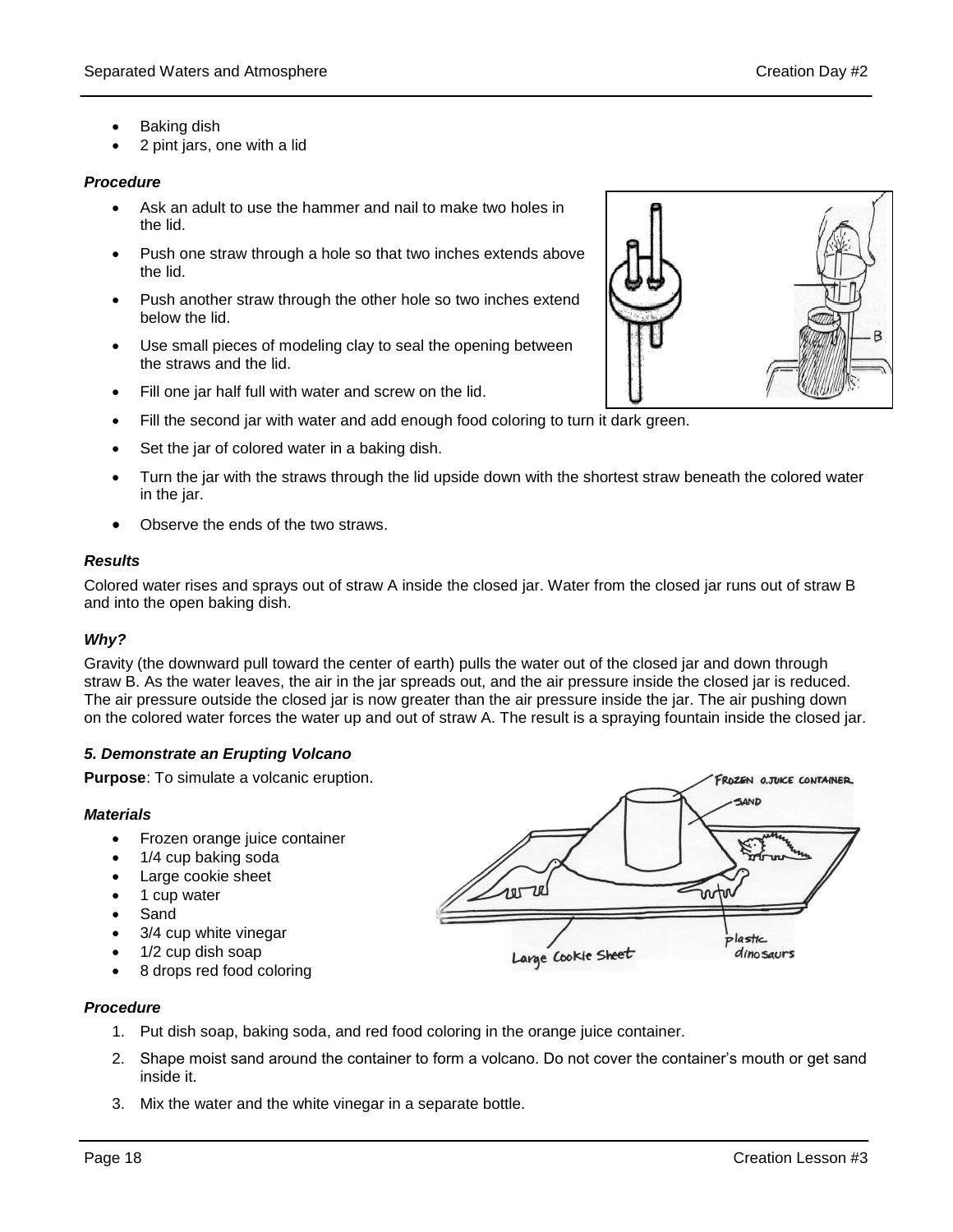4. When it's time for the eruption, pour the vinegar and water into the "volcano."

#### *Results*

Red foam sprays out the top and down the mountain of sand.

### *Why?*

The baking soda reacts with the vinegar to produce carbon dioxide gas. The gas builds up enough pressure to force the liquid out the top of the container. The mixture of the gas and the liquid produces the foam.

#### *6. Demonstrate How Tornadoes Work*

**Materials** 

- **Water**
- Two 2-liter cola bottles
- Cardboard
- **Scissors**
- Tape

#### *Procedure*

- Pour water into a 2-liter plastic bottle until it is about  $\frac{3}{4}$  full.
- Cut a circle of cardboard as big around as the bottle's opening.
- Then cut a  $\frac{1}{4}$ -inch hole in the center.
- Place the cardboard circle on top of your water bottle's opening.
- Turn another 2-liter bottle upside down and tape the two bottles together, top-to-top.
- Wrap the bottlenecks with tape so the connection doesn't leak.
- Now hold the bottles so the full bottle is upside-down on top.
- With one hand, hold the bottom bottle to steady it.
- With the other hand, begin moving the top bottle in a circle.
- Watch what happens: a tornado in a bottle!

Water tornadoes, such as the one we just made, happen in nature too. When a tornado forms over water, it's called a waterspout.

## *7. Demonstrate How Fog is Formed*

#### *Materials*

- 1-liter cola bottle
- Hot water
- Rubbing alcohol
- Ice cube

#### *Procedure*

- 1. Fill a bottle 1/3 full with very hot water.
- 2. Add a few drops of rubbing alcohol.
- 3. Put a piece of ice over the top of the bottle, and watch fog develop.